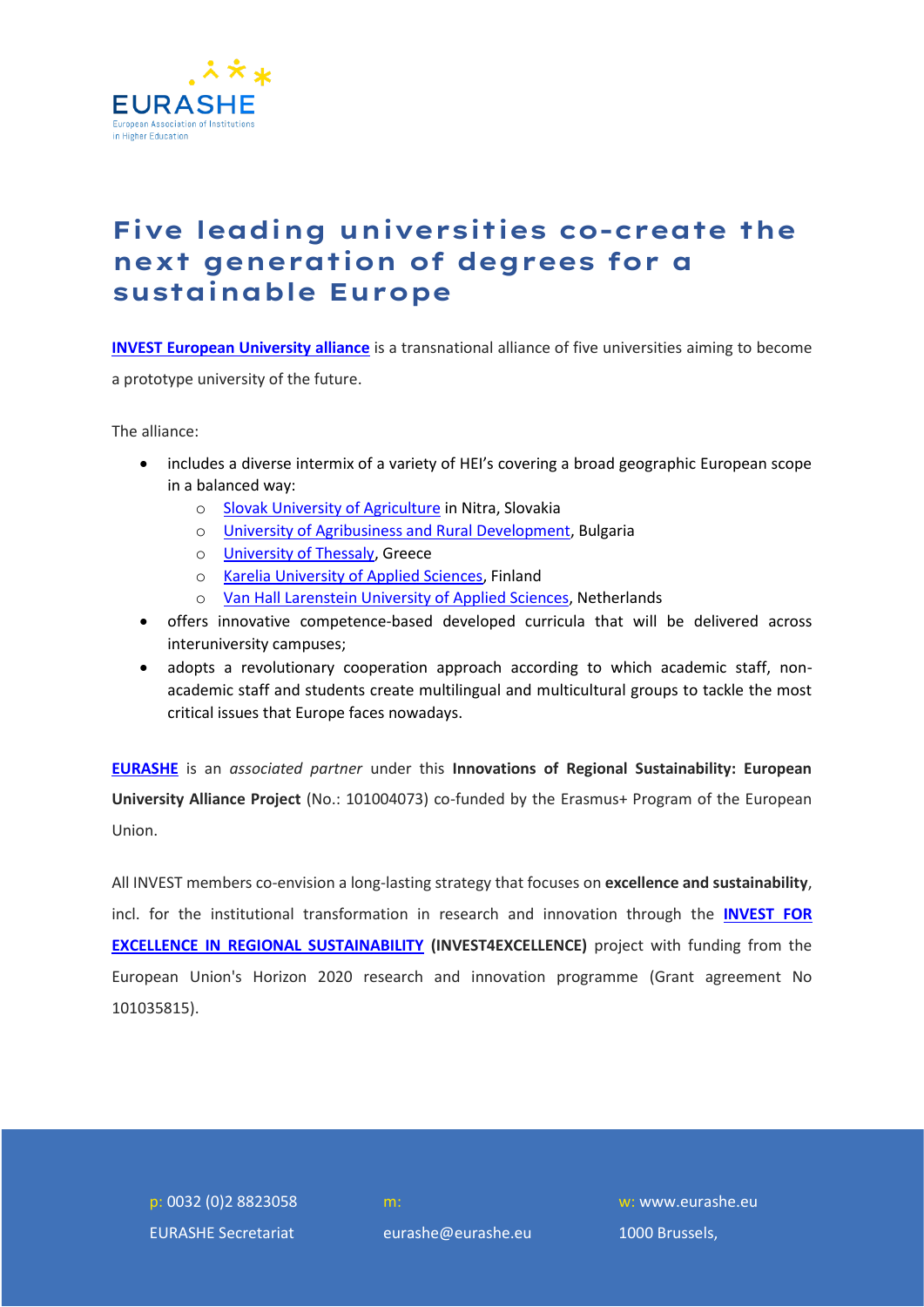

INVEST builds its essence on the **four strategic pillars**:

- (1) Competitive education and valuable learning outcomes
- (2) Collective excellent research and innovation
- (3) High mobility level beyond the Europe, and
- (4) Networking as the platform for future education and research,

covering the **three main focus areas** - Water, Energy Food and Environment Nexus, Quality of Life and Entrepreneurship.

In the alliance **student-centered education** is becoming a reality and a new model is developed:

- enhancing high quality and accessibility of education;
- strengthening the link between education, research and innovation;
- increasing mobility of students, staff and researchers;
- encouraging key stakeholders' participation and societal engagement of students and staff;
- involvement of local communities and supporting sustainable regional development.

INVEST offers opportunities for holistic cooperation of diverse and heterogeneous educational models and promoting an innovative e-learning and e-mobilities systemic tool included in its **Virtual Campus services**.

Furthermore, INVEST introduces a revolutionary student service – the **virtual recommendation engine EDUC8EU**, to assist students deciding on their own learning pathways.

In INVEST the concept of **Living labs** will be applied as a model to contribute to enhancing the sustainability of regions by undertaking applied research in a new quadruple helix cooperation.

The first **5 Bachelor specializations** will be open for the academic 2022/2023 year on the following topics:

- Developing Viable Communities
- European sustainable leadership in Regional Development
- Integrated Environmental Management towards Sustainable Landscape Development

p: 0032 (0)2 8823058 EURASHE Secretariat

eurashe@eurashe.eu

w: www.eurashe.eu 1000 Brussels,